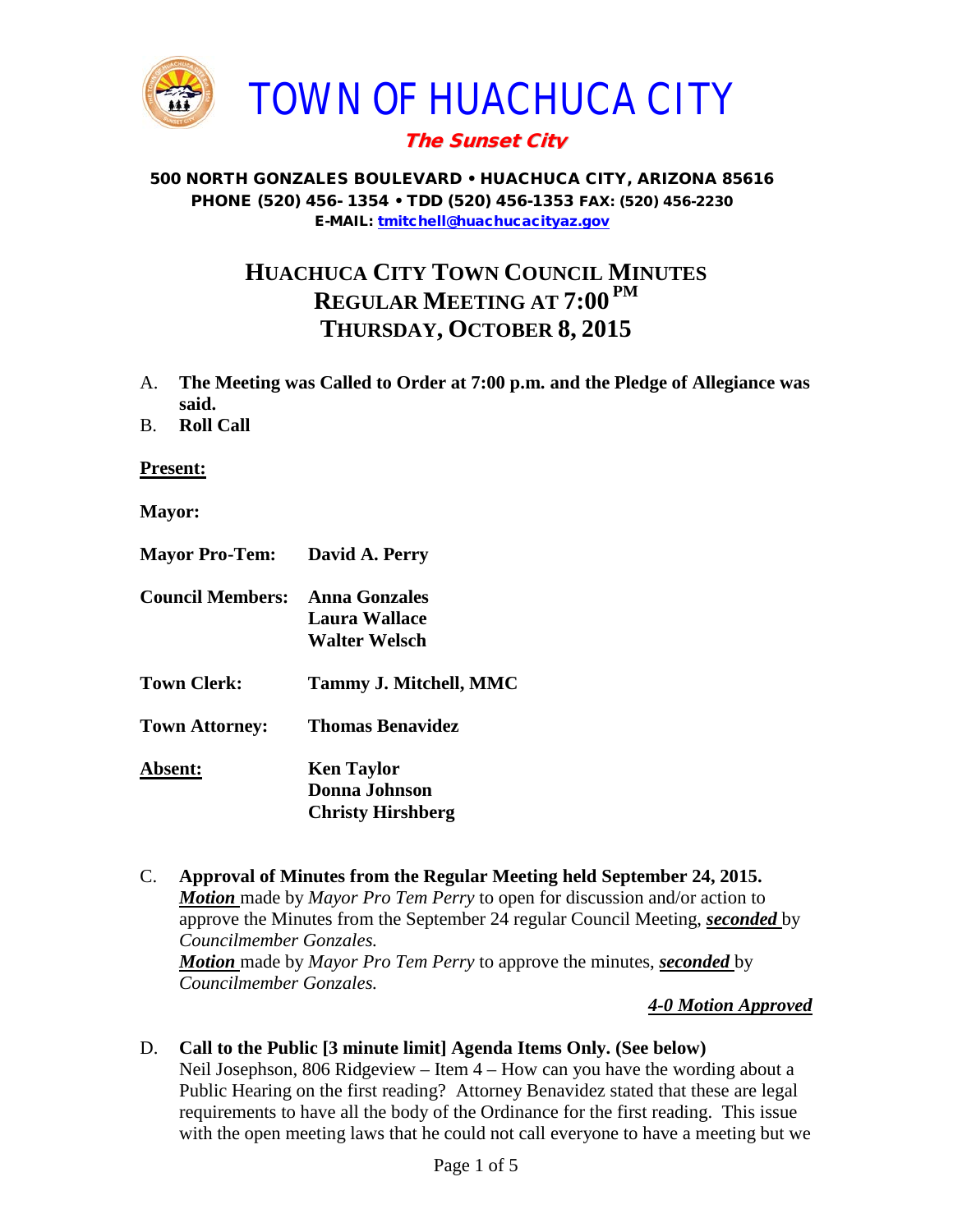have to have the Ordinance in its form for passing at the second reading. Mayor Pro Tem Perry asked if we can discuss this after the meeting. Mr. Josephson stated that then the public won't hear it just him. *Motion* made by *Mayor Pro Tem Perry* to suspend the rules, *seconded* by *Councilmember Welsch.*

## *4-0 Motion Approved*

Council Member Wallace stated that we get plenty of time to read through this. Councilmember Welsch stated we are saying that we will have a public hearing for this ordinance prior to the next meeting. Mayor Pro Tem Perry said after the second reading we will discuss this. Council Member Welsch said any of us councilmember's will have staff prepare an ordinance. Mr. Josephson asked that anyone can just say they want an ordinance. Mayor Pro Tem Perry said yes we the council can have staff and take suggestions from the Town Attorney for putting Ordinances on the Agenda.

## E. **Reports by Council Members and Officers:**

- 1. *Councilmember Welsch - Library/Senior Center***-**. Councilmember Welsch reported that the Senior Center had their October Fest and the food was good. Councilmember Welsch said we have a new Library Staff member named Arleen Buzas, she speaks Spanish and that is a help for the Library.
- 2. *Councilmember Gonzales***–** *Planning and Zoning-* . Councilmember Gonzales said the P&Z is very busy right now. They are updating the General Plan, updating the fees, changes to the Town Code referencing chapters 12 and 8. P&Z has a new member that joined us at the last meeting and there may be another new member, which would give us a full board. They are also discussing violation and fee schedule in Chapter 18. Councilmember Gonzales said she will not be able to attend the October  $22<sup>nd</sup>$  Council meeting.
- 3. *Councilmember Wallace* **–** *Parks and Recreation***-**.Councilmember Wallace stated there are still openings for the Parks & Rec's Board.
- 4. *Councilmember Johnson – Public Safety-*Councilmember Johnson absent. Assistant Chief Thies said the Police Department is very busy and we are moving forward to make the city a better place. Assistant Police Chief Thies said one of our Departments staff had a family member pass away last week so our prayers go out to him.
- 5. *Mayor Pro Tem Perry Public Works-* Mayor Pro Tem Perry gave an update on the well situation. PW Foreman Halterman stated October  $9<sup>th</sup>$  we are scheduled for a soft start to be installed at Howard Well Site, today a phone call Arturo at SSVEC feel that the readings at Skyline Well Site is showing a 35 voltage drop from start up. SSVEC feels that there transformer does not need to be replaced. Talking with Hydro Control, they are even questioning a soft start for a 50HP motor at Skyline Well Site. I am waiting for an e-mail from SSVEC to have a copy of their readings for Hydro Control to review at Skyline Well Site and Hydro Control will be calling Arturo on what they found from the meter readings. With a 75 HP motor at Howard Well Site, a soft start is a solution for what problems that have been accruing there. I feel that we need to wait for Hydro Control engineer to review Skyline readings, and then go from there*.* Mayor Pro Tem Perry landfill is doing fine.
- 6. *Councilmember Hirshberg***–** *Finance-*.Councilmember Hirshberg was absent.
- 7. *Mayor Taylor-*Mayo*r* Taylor was absent.
- 8. *Tammy Mitchell – Town Clerk's Report-*Clerk Mitchell has nothing at this time.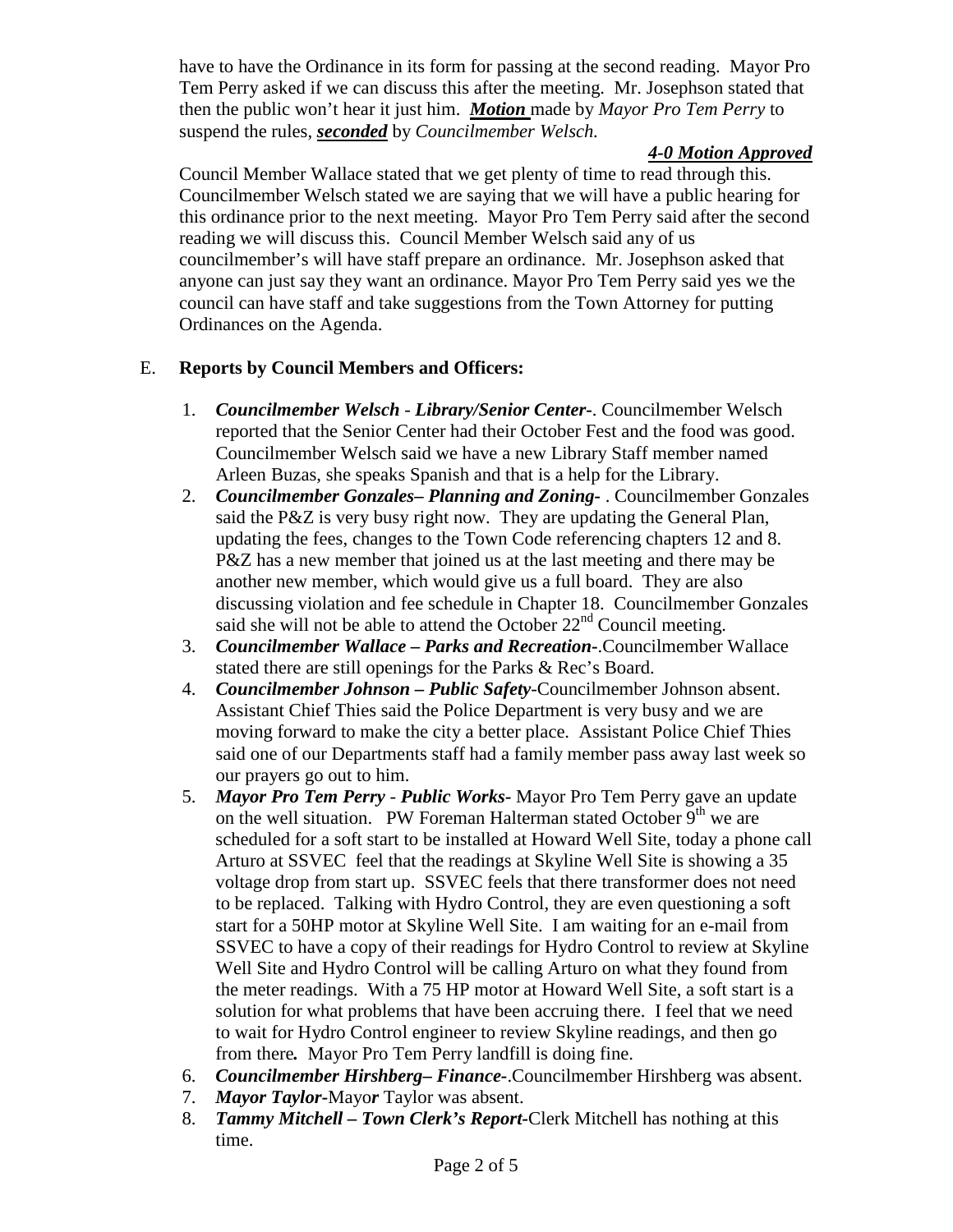#### F. **Unfinished Business: None**

#### G. **New Business**

1. **Discussion and/or Action [Mayor Taylor]: Fees for the Animal Shelter, Licensing and others.**

*Motion* made by *Mayor Pro Tem Perry* to open for discussion and/or action for the Animal Shelter Licensing and other Fees, *seconded* by *Councilmember Wallace.* Ms. Haines from Animal Control explained all the fees to the council.

*Motion* made by *Mayor Pro Tem Perry* to direct Town Staff to research Town Code to verify if an ordinance is needed to adopt the new fees, *seconded* by *Councilmember Gonzales.*

#### *4-0 Motion Approved*

#### 2. **Discussion and/or Action [Mayor Taylor]: Ramada and Park User Fees** *Motion* made by *Mayor Pro Tem Perry* to open for discussion and/or action for Ramada and Park User Fees, *seconded* by *Councilmember Gonzales. Motion* made by *Mayor Pro Tem Perry* to accept the proposed Ramada and Park User Fees, *seconded* by *Councilmember Welsch.*

*4-0 Motion Approved*

**Discussion and/or Action [Mayor Taylor]:** *Ordinance 2015-06 Read by Title Only by Town Clerk Tammy Mitchell,* **First Reading of Ordinance 2015-06 AN ORDINANCE OF THE MAYOR AND TOWN COUNCIL OF THE TOWN OF HUACHUCA CITY, COCHISE COUNTY, ARIZONA, AMENDING THE TOWN CODE CHAPTER 1.05 "GENERAL PROVISIONS" SECTION 1.05.100 "TOWN FLAG" TO ADOPT A NEW OFFICIAL EMBLEM FOR THE TOWN.**

*Motion* made by *Mayor Pro Tem Perry* to open for discussion and/or action, *seconded* by *Councilmember Gonzales.*

#### *No Action*

**Discussion and/or Action [Town Attorney]:** *Ordinance 2015-07 Read by Title Only by Town Clerk Tammy Mitchell,* **First Reading of Ordinance 2015- 07 AN ORDINANCE OF THE MAYOR AND TOWN COUNCIL OF THE TOWN OF HUACHUCA CITY, COCHISE COUNTY, ARIZONA, AMENDING THE TOWN CODE CHAPTER 2.40 "MAGISTRATE" SECTION 2.40.070 "RATE OF PAY – COURT APPOINTED ATTORNEYS" TO SET A MAXIMUM AMOUNT OF FEES FOR COURT APPOINTED ATTORNEYS AND ADDING NEW SECTION 2.40.080 ESTABLISHING A HOME DETENTION PROGRAM FOR THE TOWN.** *Motion* made by *Mayor Pro Tem Perry* to open for discussion and/or action, *seconded* by *Councilmember Gonzales.*

*No Action*

#### H. **Payment Approval Report in the amount of \$139,874.77**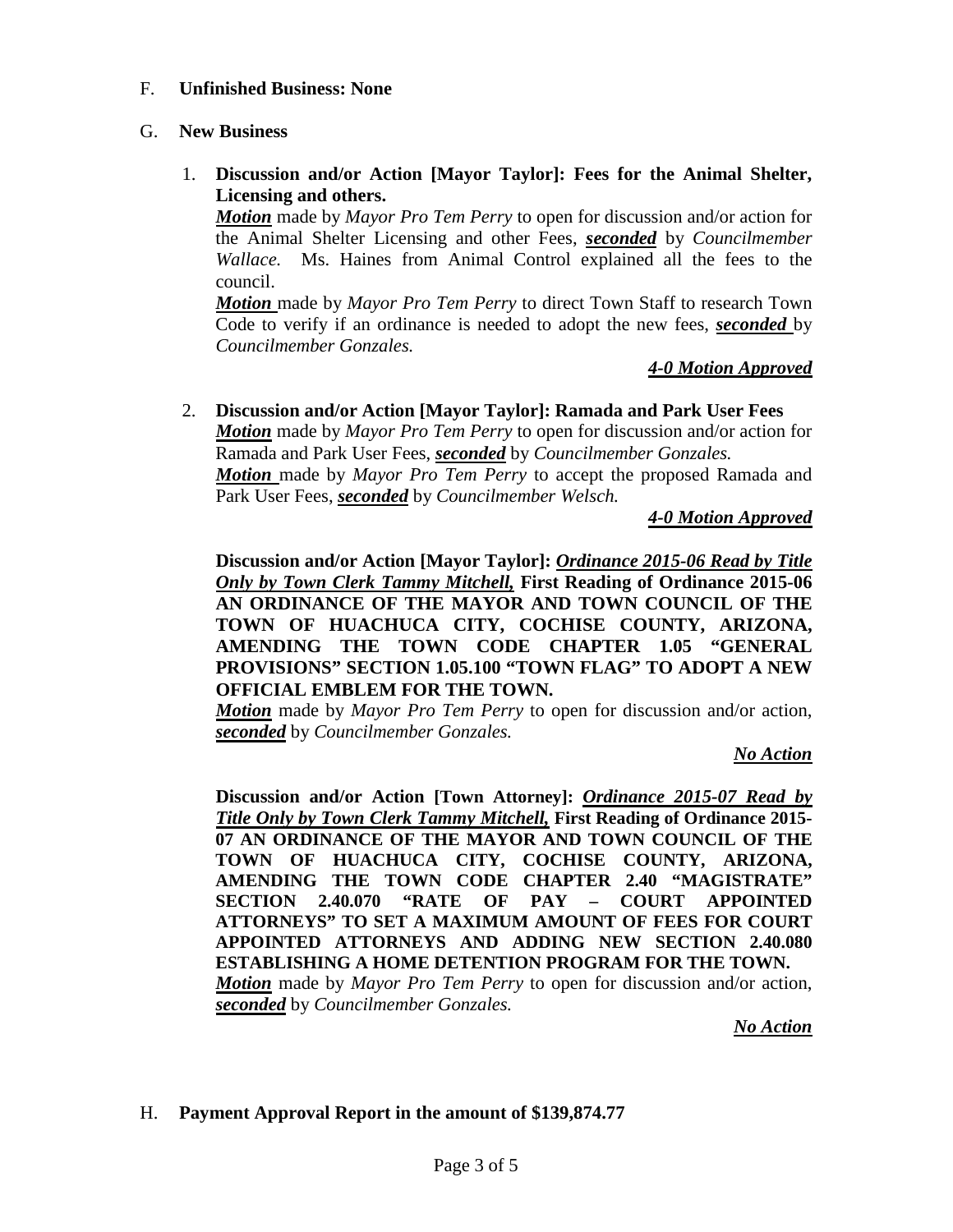*Motion* made by *Mayor Pro Tem Perry* to open for discussion and/or action, *seconded* by *Councilmember Gonzales. Motion* made by *Mayor Pro Tem Perry* to approve the payment report, *seconded* by *Councilmember Gonzales.*

*4-0 Motion Approved*

I. **Call to the Public: [3 min. limit] ARS38-431-01 Public body may make an open call to the public during a public meeting, subject to reasonable time, place and manner restrictions, to allow individuals to address the public body on any issue within the jurisdiction of the public body. At the conclusion of an open call to the public, individual members of the public body may respond to criticism made by those who have addressed the public body, may ask staff to review a matter or may ask that a matter be put on a future agenda. However, members of the public body shall not discuss or take legal action on matters raised during an open call to the public unless the matters are properly noticed for discussion and legal action.**

James Goad: Removal of Trash and Rubbish, and Sales Tax Neil Josephson: Landfill Johann Wallace: Thank you for appointing Dr. Jim Johnson Bill Stien: Water, sidewalks, and landfill

- J. **Discussion and/or Action [Town Clerk]: Items to be placed on the next agenda** *Motion* made by *Mayor Pro Tem Perry* to open for discussion and/or action, *seconded* by *Councilmember Gonzales*
- K. **Adjournment (8:00 PM)** *Motion* made by *Mayor Pro Tem Perry* to adjourn, seconded by *Councilmember Gonzales.*

*4-0 Motion Approved*

Approved by Mayor Taylor on October 22, 2015

Mayor Ken Taylor

Attest: \_\_\_\_\_\_\_\_\_\_\_\_\_\_\_\_\_\_\_\_\_\_\_\_\_\_\_\_\_\_\_\_\_\_\_\_

Town Clerk Tammy J. Mitchell, MMC

Seal: